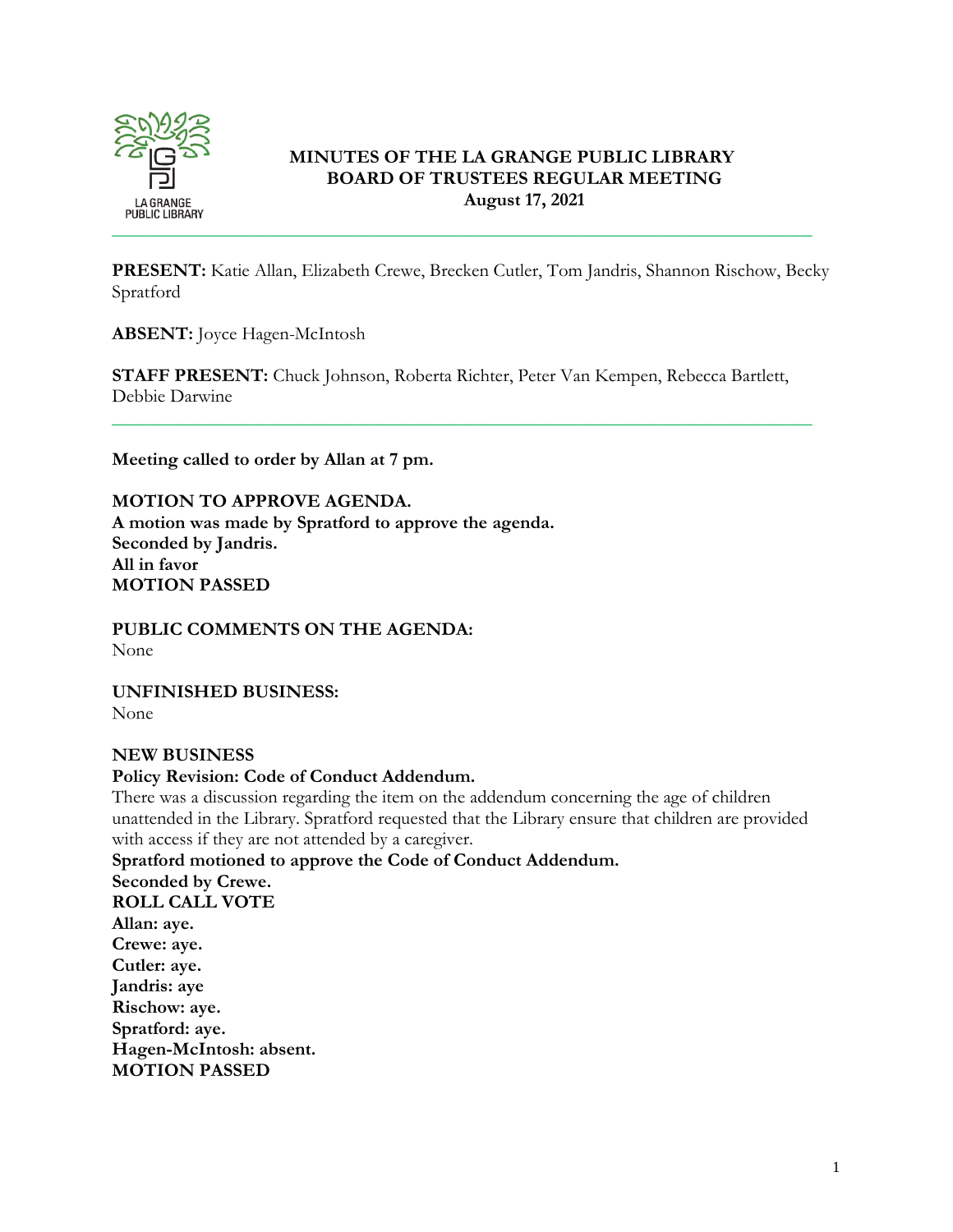**Library Closure on October 29, 2021. Staff In-service Training Day. A motion was made by Crewe to close the Library on October 29, 2021, for a staff in-service training day. Seconded by Cutler. ROLL CALL VOTE Allan: aye. Crewe: aye. Cutler: aye. Jandris: aye Rischow: aye. Spratford: aye. Hagen-McIntosh: absent. MOTION PASSED**

**Serving Our Public Standards for Illinois Public Libraries: Chapter 6-8 Review**: The Trustees reviewed and discussed the materials.

**Committee Reports Finance & Advocacy:** None

**FOL Liaison:** None

**RAILS/ILA Liaison:** RAILS has a new board and will be working on a new strategic plan. The ILA (Illinois Library Association) virtual conference will be held in October.

**Policies & Services:** None

**Village Liaison:** The Village and District 102 Board expect to announce replacements for their Board vacancies.

**Executive Director's Report:** There was discussion in reference to the patron comments received.

## **MOTION TO APPROVE THE OMNIBUS AGENDA**

**Spratford motioned to approve the Omnibus Agenda including the Minutes of Regular Board Meeting on July 20, 2021, and the Operating Warrant, August 17, 2021. Seconded by Rischow. ROLL CALL VOTE Allan: aye. Crewe: aye. Cutler: aye. Jandris: aye. Rischow: aye. Spratford: aye. Hagen-McIntosh: absent. MOTION PASSED**

#### **PUBLIC COMMENTS REGARDING MATTERS NOT ON THE AGENDA:** None